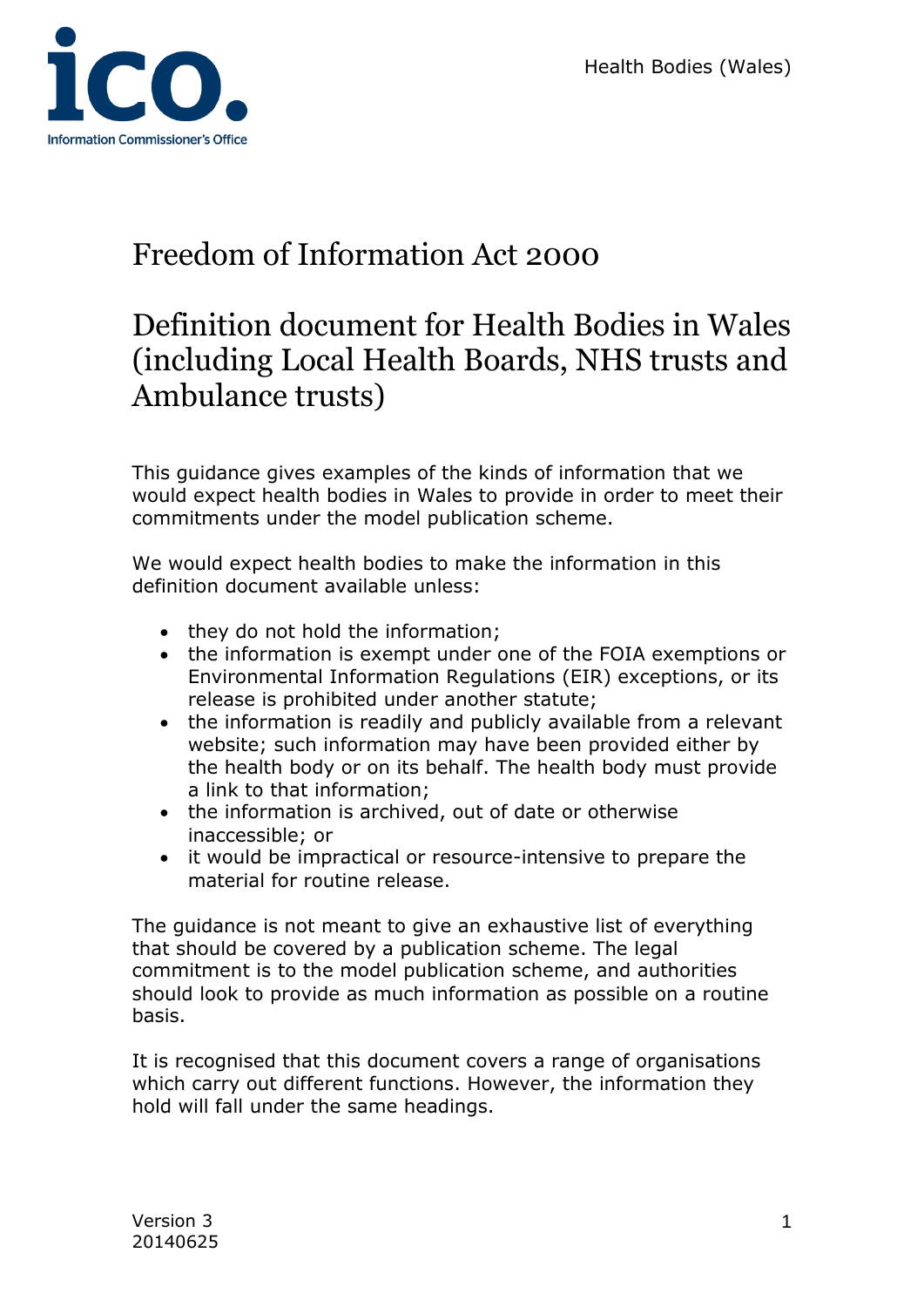## **Publishing datasets for re-use**

Public authorities must publish under their publication scheme any dataset they hold that has been requested, together with any updated versions, unless they are satisfied that it is not appropriate to do so. So far as reasonably practicable, they must publish it in an electronic form that is capable of re-use.

If the dataset or any part of it is a relevant copyright work and the public authority is the only owner, the public authority must make it available for re-use under the terms of a specified licence. Datasets in which the Crown owns the copyright or the database rights are not relevant copyright works.

The Datasets Code of Practice recommends that public authorities make datasets available for re-use under the Open Government [Licence.](http://www.nationalarchives.gov.uk/doc/open-government-licence/version/2/)

The term 'dataset' is defined in section 11(5) of FOIA. The terms 'relevant copyright work' and 'specified licence' are defined in section 19(8) of FOIA. The ICO has published [guidance on the datasets](http://www.ico.org.uk/for_organisations/guidance_index/~/media/documents/library/Freedom_of_Information/Detailed_specialist_guides/datasets-foi-guidance.pdf)  [provisions in FOIA.](http://www.ico.org.uk/for_organisations/guidance_index/~/media/documents/library/Freedom_of_Information/Detailed_specialist_guides/datasets-foi-guidance.pdf) This explains what is meant by "not appropriate" and "capable of re-use".

## **Who we are and what we do**

Organisational information, structures, locations and contacts.

We would expect information in this class to be current information only.

# **How we fit into the NHS structure**

Given the nature of the NHS it is expected that information will be provided that explains how the organisation fits into the local and/or national NHS structure. Both outline and detailed information about the role and responsibilities of the authority should be provided.

## **Organisational structure**

Corporate governance information including details of board members and other key personnel. This will also include an explanation of the internal structure of the authority and how the structure relates to roles and responsibilities.

# **Lists of and information relating to key organisations**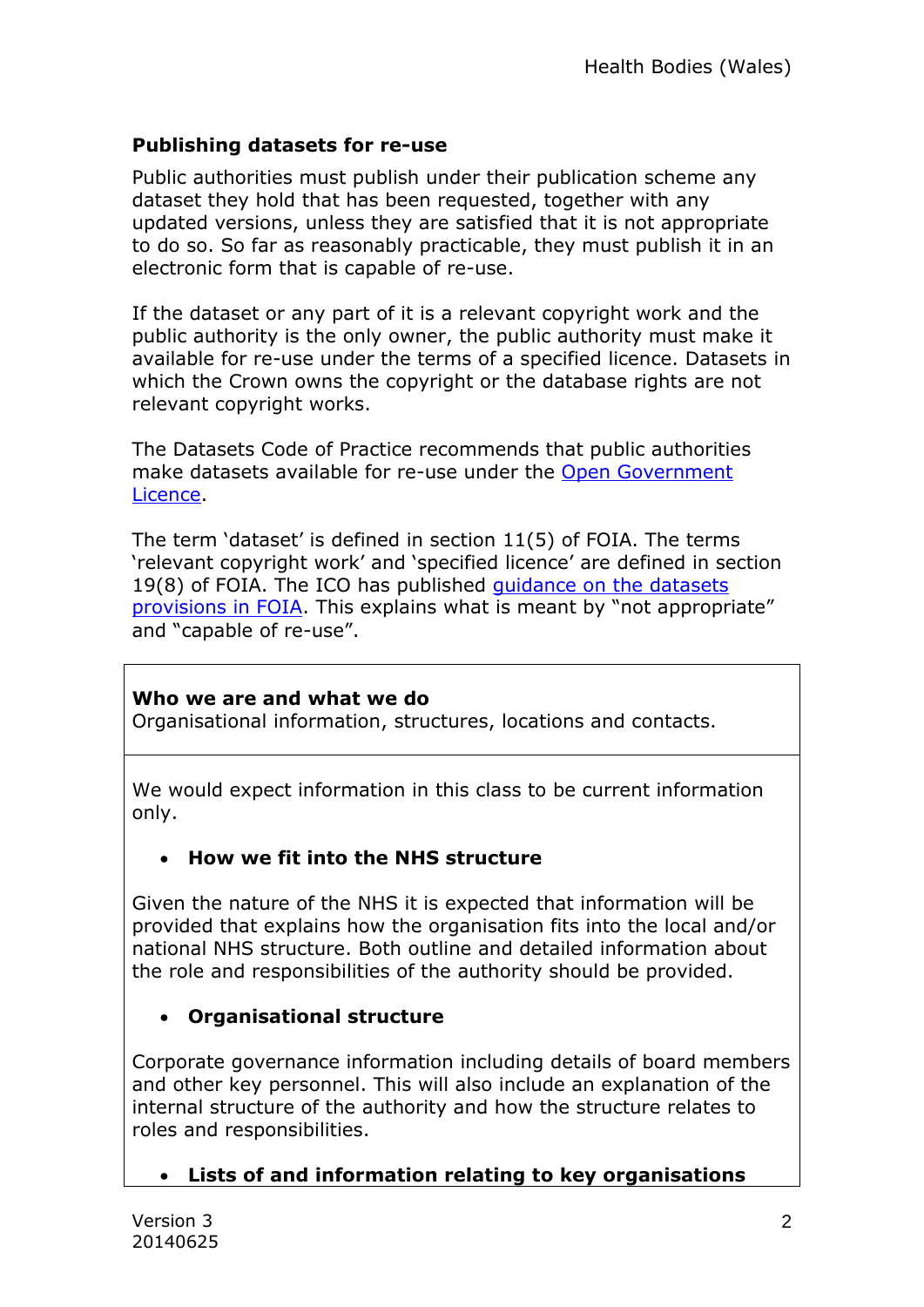### **with which the authority works in partnership**

It is expected that this information need be only sufficient for the purposes of identifying the relationship between these bodies and the authority.

## **Meetings with pharmaceutical companies and other medical suppliers**

We would expect as a minimum that this information should include the name of the company, the date and, if appropriate, the name of the member(s) of staff attending (if recorded), together with a general indication of the category of meeting, for example marketing or promotion. The names of staff attending should include any senior managers and any medically qualified staff if this information is recorded.

## **Senior staff and board members**

Identification of, responsibilities of and biographical details of those making strategic and operational decisions about the provision of the authority's services. Any biographical details that are not workrelated should be published only with consent.

#### **Location and contact details for all public-facing departments**

If possible, named contacts should be given in addition to contact phone numbers and email addresses.

## **What we spend and how we spend it**

Financial information relating to projected and actual income and expenditure, procurement, contracts and financial audit.

We would expect as a minimum that financial information for the current and previous financial year should be available. We would expect information to be available not only for the authority as a whole but also, where appropriate, for directorates or departments as cost units.

# **Financial statements, budgets and variance reports**

In conjunction with annual accounts, financial information in sufficient detail to allow the public to see where money is being spent, where it is or has been planned to spend it and the difference between one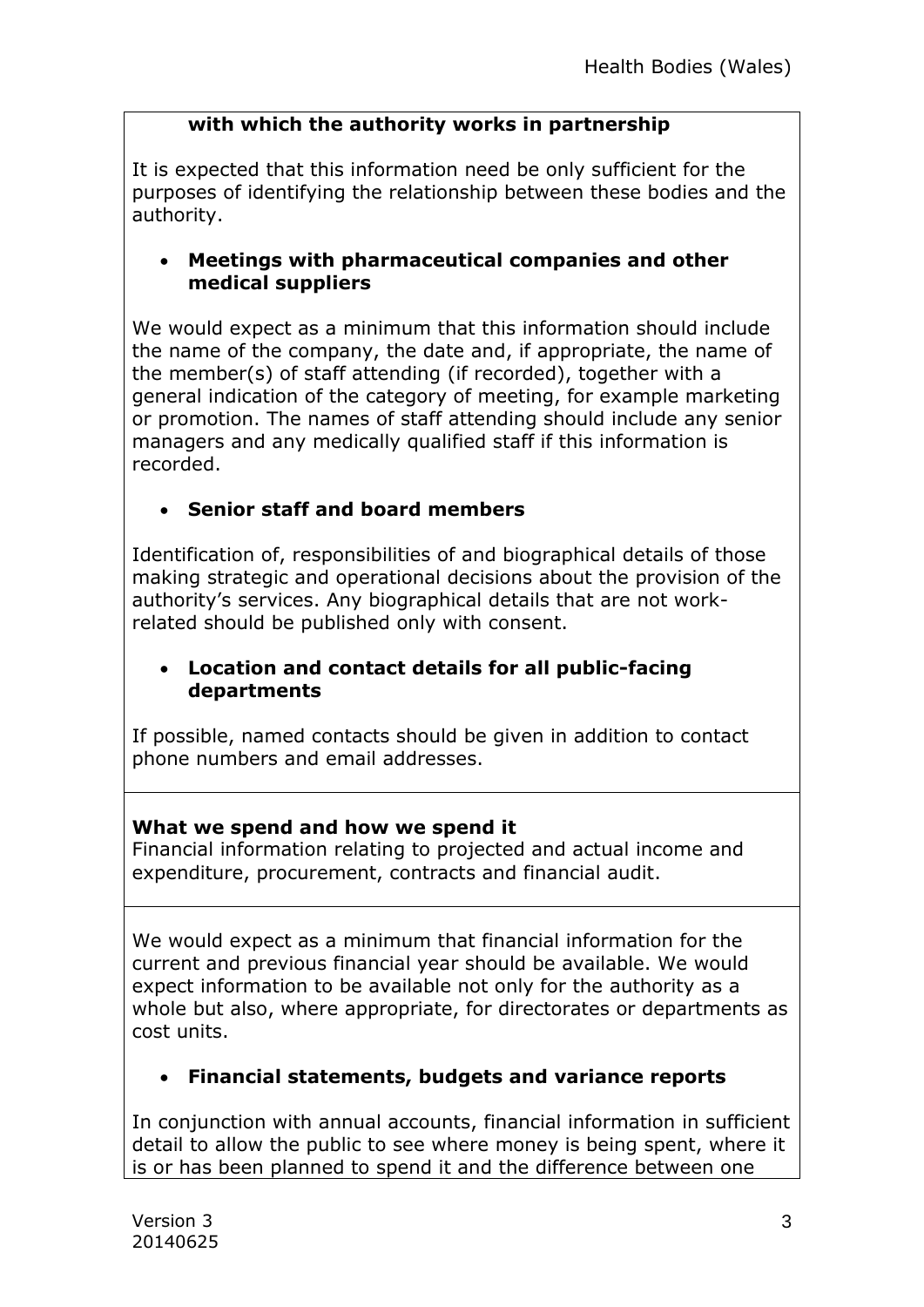and the other.

Financial information should be published at least annually and, where practical, we would also expect half yearly or quarterly financial reports to be provided. Revenue budgets and budgets for capital expenditure should be included.

Details of items of expenditure over £30,000, including costs, supplier and transaction information (monthly).

- **Financial audit reports**
- **Capital programme**
- **Scheme of delegation**

Information should be made available on major plans for capital expenditure including any public-private partnership contracts.

### **Senior staff and board members' allowances and expenses**

Details of the allowances and expenses that can be incurred or claimed. It should include the total of the allowances and expenses incurred by or paid to individual senior staff and management board members by reference to categories. These categories should be produced in line with the authority's policies, practices and procedures and must at least include travel, subsistence and accommodation. For the purpose of this document, "senior staff" means staff whose role includes making strategic decisions about the organisation and whose basic salary is at Band 8D or equivalent or above.

# **Staff pay and grading structures**

This may be provided as part of the organisational structure and should, as a minimum, include senior staff salaries. The salaries should be stated in bands of £5,000. For more junior staff, levels of pay should be identified by salary range.

The 'pay multiple' – the ratio between the highest paid salary and the median average salary of the whole of the authority's workforce.

- **Funding (including endowment funds)**
- **Procurement and tendering procedures**

Details of procedures used for the acquisition of goods and services.

## **Details of contracts currently being tendered**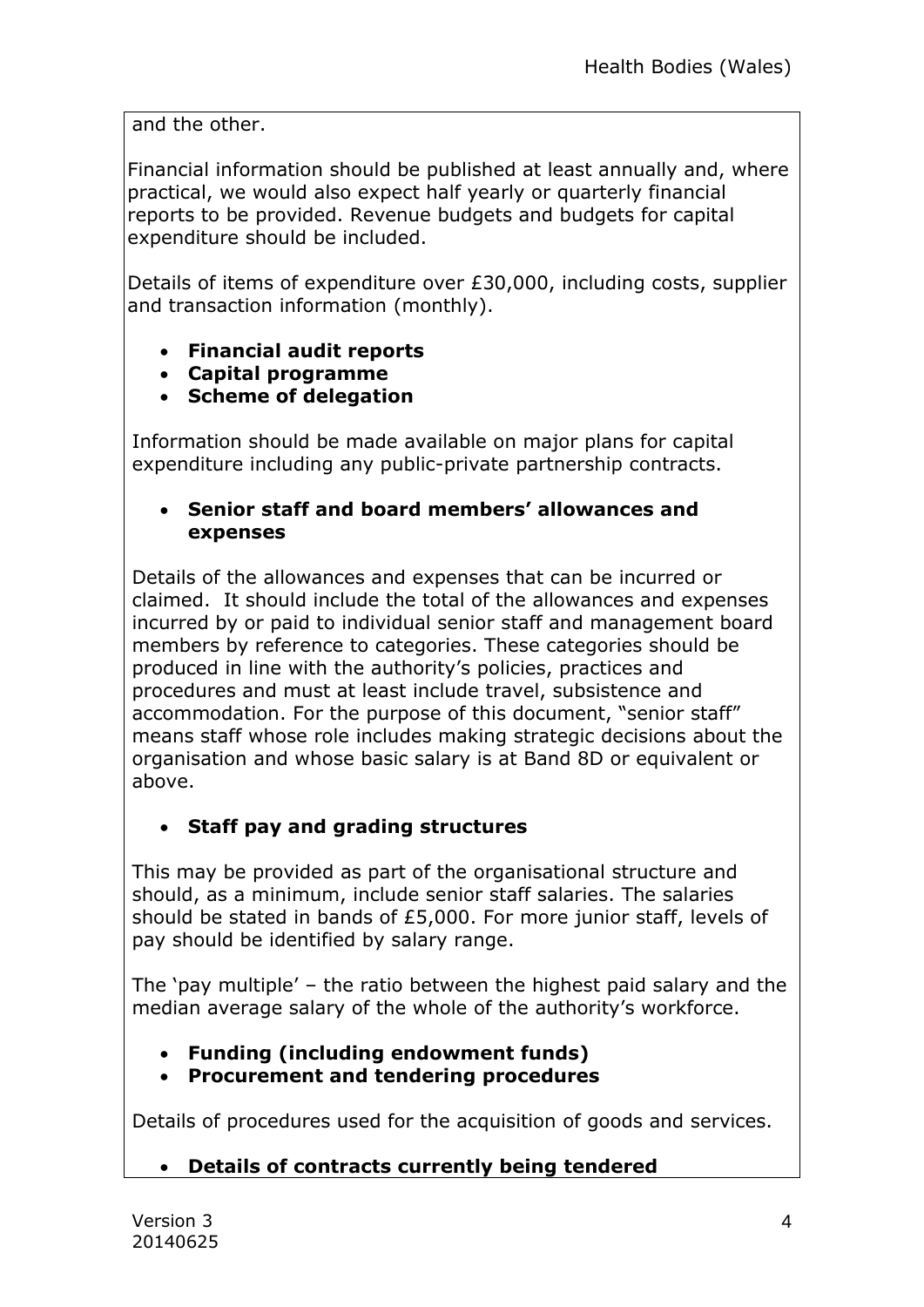This will include OJEC adverts and other contracts currently available for public tender.

## **List and value of contracts awarded**

We would normally only expect the authority to publish details of contracts and invitations to tender worth over £30,000, or to provide a link to this information on the Welsh Government procurement website.

#### **What our priorities are and how we are doing**

Strategies and plans, performance indicators, audits, inspections and reviews.

- **Annual report**
- **Annual business plan, including commissioning**
- **Targets, aims and objectives**
- **Strategic Direction document (5 year plan)**
- **Performance against targets /KPI/performance management information**
- **Quality and safety reports**
- **Structured Assessment and Standards for Healthcare Service in Wales**
- **Annual Quality Statement**
- **Annual Governance Statement**
- **Caldicott Principles in Practice (CPiP)**
- **Caldicott Assessments and Improvement Plan**
- **Audit reports**
- **Service user surveys**
- **Privacy impact assessments (in full or summary format)**

#### **How we make decisions**

Decision-making processes and records of decisions.

We would expect information in this class to be available for at least the current and previous three years. If organisations can make information available for longer, this can be explained in any guidance produced by the organisation itself.

**Board papers – agenda, supporting papers and minutes**

We would expect board minutes and also minutes from all high level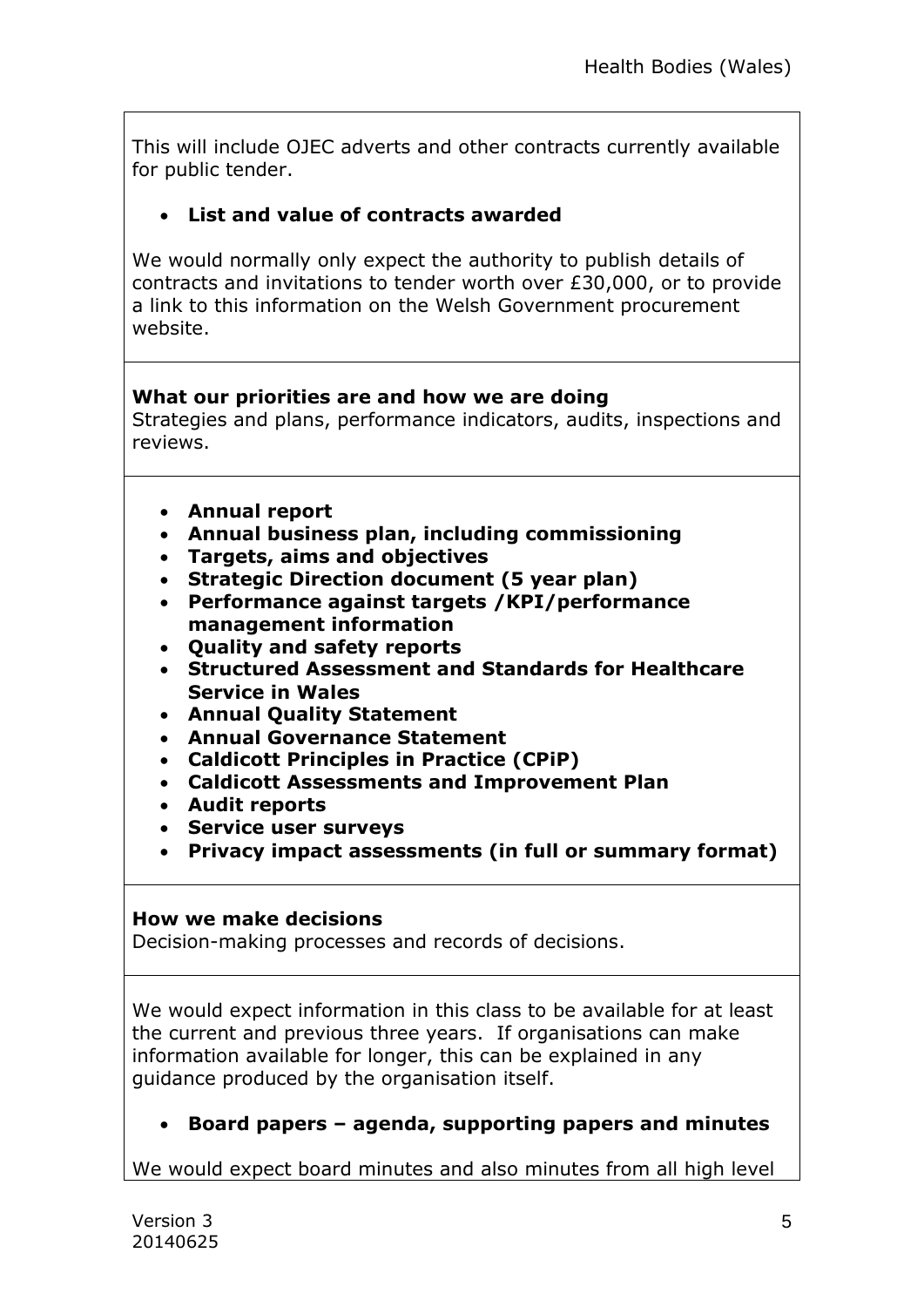meetings where decisions are made about the provision of services, excluding material that is properly considered to be private, to be readily available to the public.

- **Patient and public engagement strategy**
- **Public consultations (for example, concerning closures/variations of services).**

Details of consultation exercises with access to the consultation papers or information about where the papers can be obtained. The results of consultation exercises.

#### **Internal communications guidance and criteria used for decision making i.e. process systems and key personnel**

Where access to internal instructions, manuals and guidelines for dealing with the business of the authority would assist public understanding of the way decisions are made these should be readily available. We would not expect information that might damage the operation of the authority to be revealed.

#### **Our policies and procedures**

Current written protocols, policies and procedures for delivering our services and responsibilities.

 **Policies and procedures relating to the conduct of business and the provision of services**

Procedures for handling requests for information should be included.

- **Health and Safety**
- **Policies and procedures relating to human resources , including recruitment and employment policies**
- **Equality and diversity policies**
- **Equality Scheme**
- **Equality Impact Assessments**

This will include policies, statements, procedures and guidelines relating to equality and diversity.

Codes of practice, memoranda of understanding, information sharing protocols and similar information should be included. A number of policies, for example equality and diversity, and health and safety, will cover both the provision of services and the employment of staff. If vacancies are advertised as part of recruitment policies, details of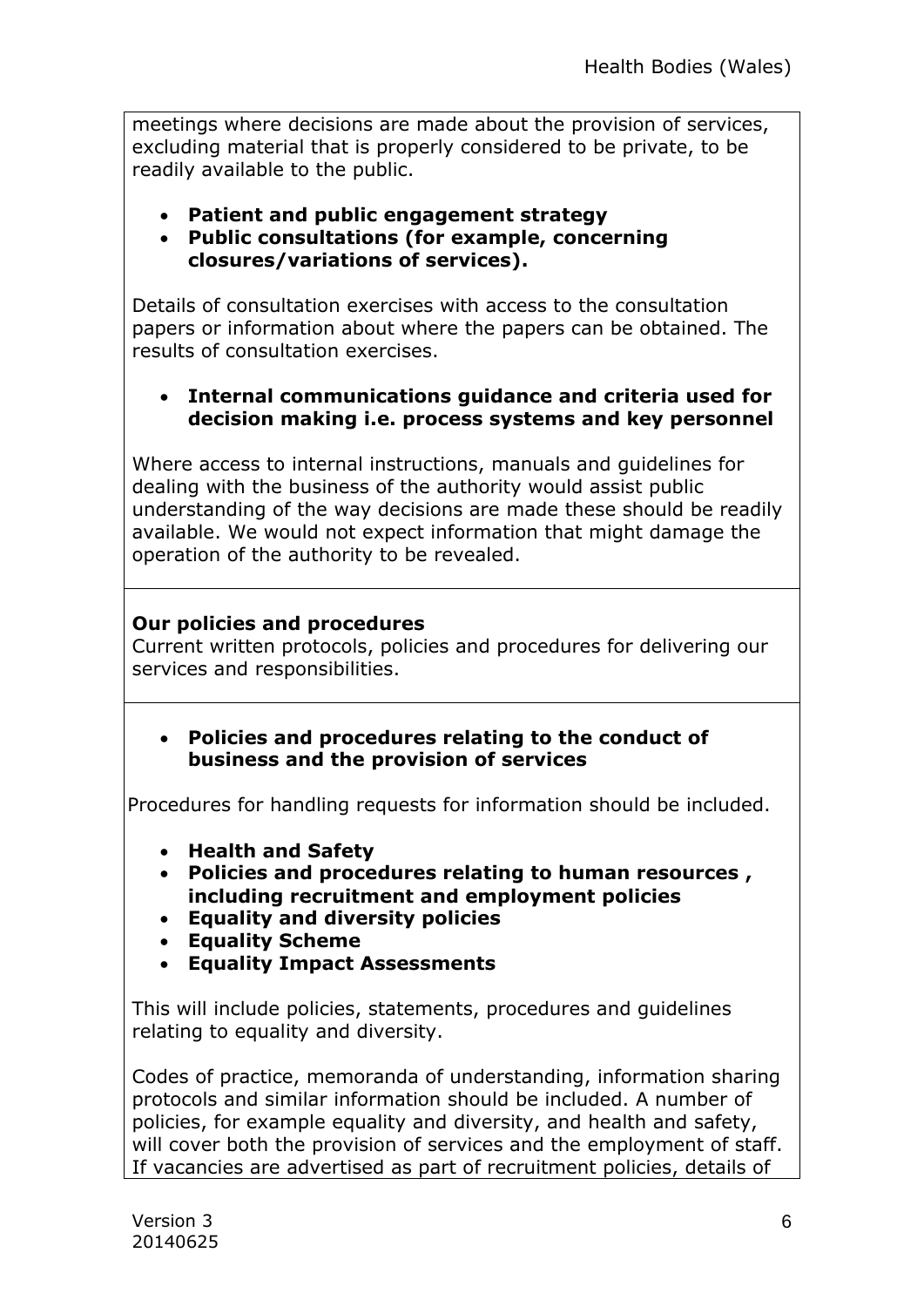current vacancies will be readily available.

- **Welsh Language Scheme in accordance with the Welsh Language Act 1993**
- **Standing financial instructions / procedures**
- **Standing orders**
- **Complaints and other customer service policies and procedures**

Standards for providing services to the authority's customers, including complaint procedures. Complaints procedures will include those covering requests for information and operating the publication scheme.

## **Data protection / records management / Caldicott Guardian**

This will include information security policies, high level file plans, records retention, destruction and archive policies, data protection (including data sharing) and patient confidentiality policies.

- **Estate management**
- **Charging regimes and policies**

Details of any statutory charging regimes should be provided. Charging policies should include charges made for information routinely published and clearly state what costs are to be recovered together with the basis on which they are made and how they are calculated.

If the public authority charges a fee for licensing the re-use of datasets, it should state in its guide to information how this is calculated and whether the charge is made under the Re-use Fees Regulations or under other legislation. It cannot charge a re-use fee if it makes the datasets available for re-use under the Open Government Licence.

## **List and registers**

We expect this to be information contained only in currently maintained lists and registers.

 **Any information the authority is currently legally required to hold in publicly available registers**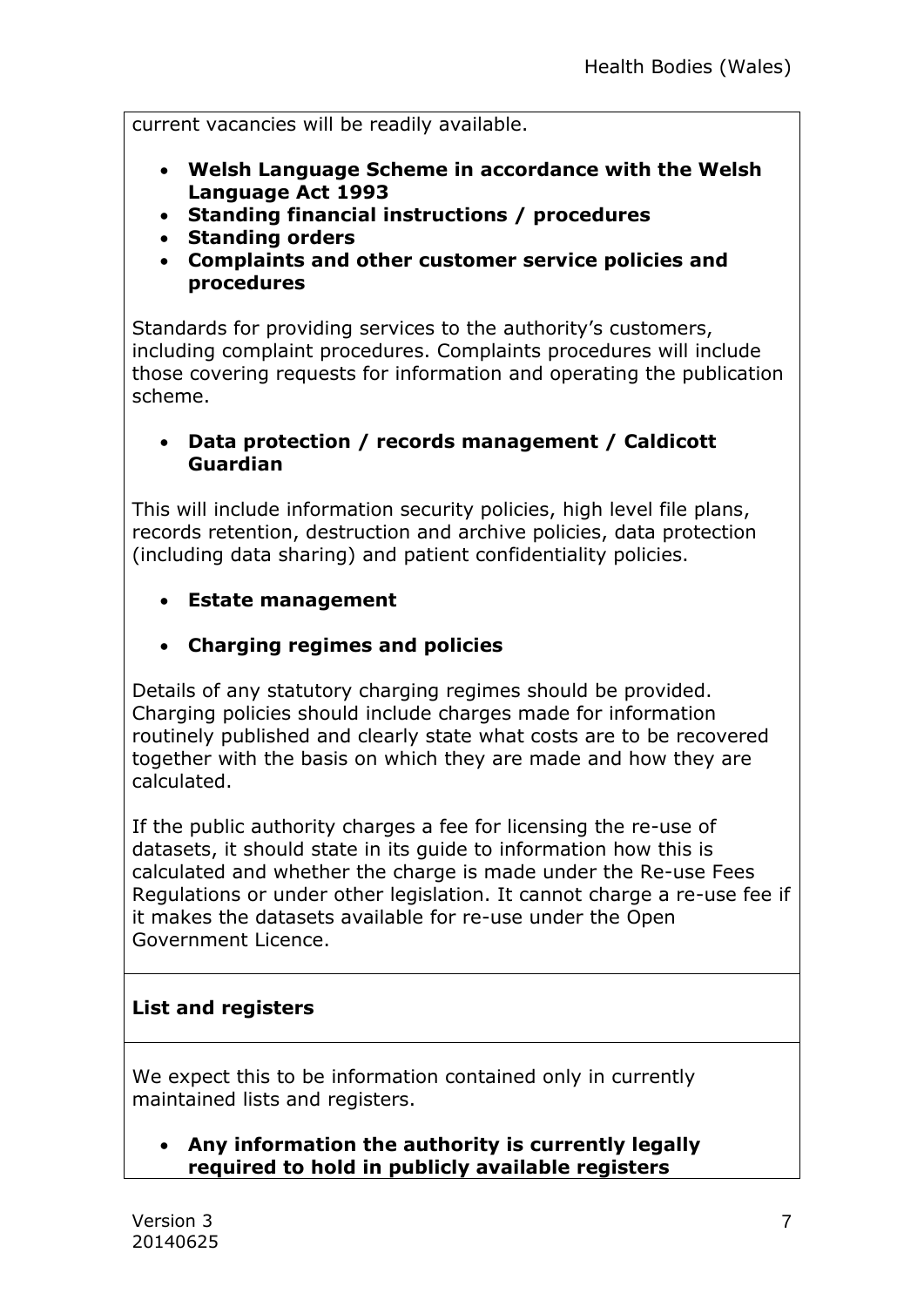**List of main contractors / suppliers**

## **Asset registers**

We would not expect organisations to publish all details from all asset registers. We would, however, expect the location of public land and building assets and key attribute information that is normally recorded on an asset register to be available along with some other information from capital asset registers.

# **Information asset register or equivalent**

 If the authority has prepared an information asset register for the Reuse of Public Sector Information Regulations 2005, it should publish the contents.

**CCTV**

Details of the locations of any overt CCTV surveillance cameras operated by or on behalf of the authority. The authority should decide on the level of detail which is appropriate. This could be by building or more general geographic locations e.g. postcodes or partial postcodes, depending on the security issues raised.

- **Any register of interests kept in the authority**
- **Register of Gifts and Hospitality provided to Board members and senior personnel**
- **Disclosure log**

Where a disclosure log is produced indicating the information that has been provided in response to FOI requests, it should be readily available. Disclosure logs themselves are recommended as good practice.

## **The services we offer**

Information about the services we offer, including leaflets, guidance and newsletters.

In general, this will be an extension of the first class of information, 'Who we are and what we do' as it will detail the services that the organisation provides. The starting point would normally be a list or lists of the services that fall within the responsibility of the organisation, linked to details of those services.

- **Clinical services provided and /or commissioned**
- **Non-clinical services**